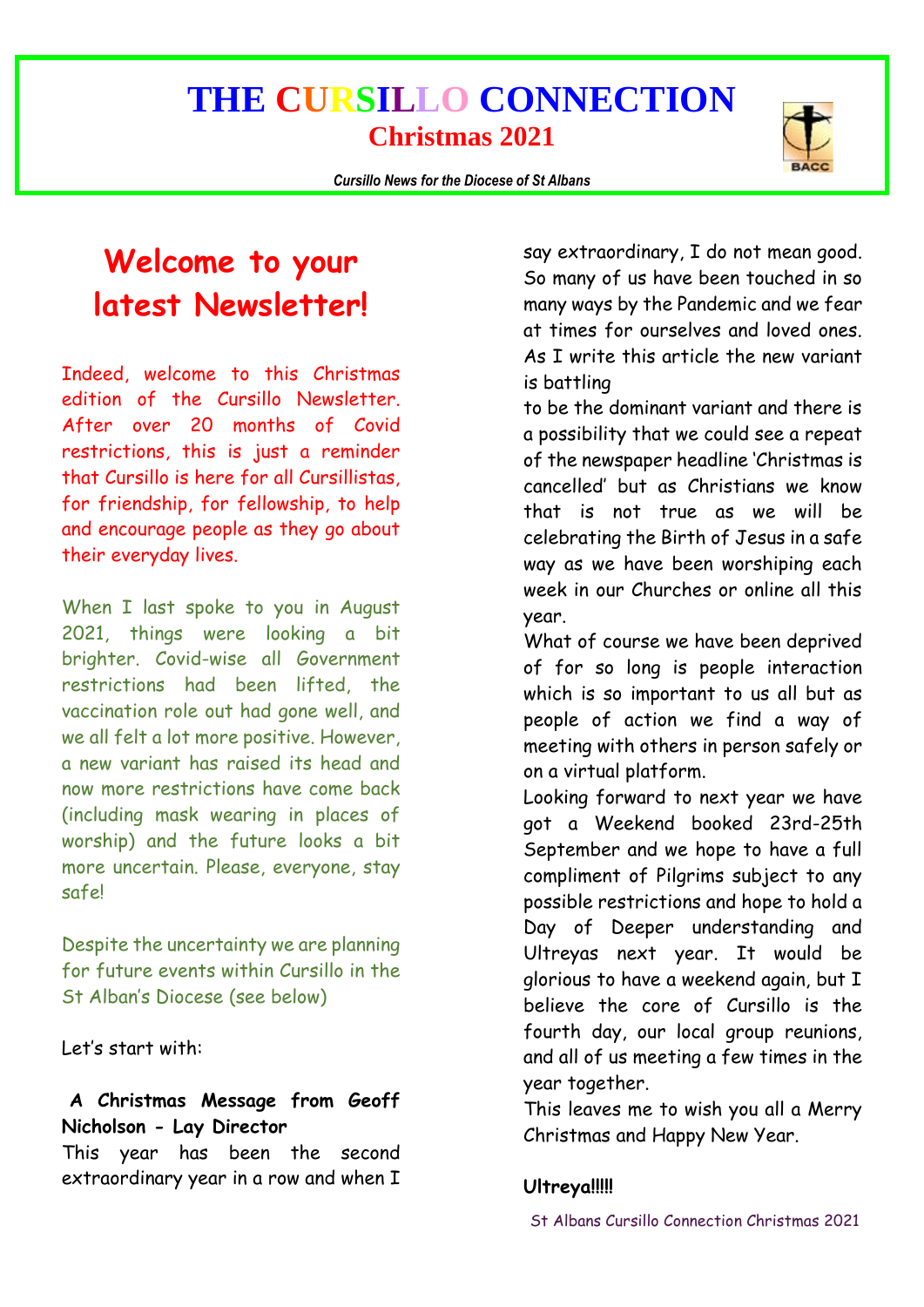*Cursillo News for the Diocese of St Albans*



### **Your Cursillo needs you, to be a friend and bring a friend to Christ**

St Albans #9, that weekend that seems never to be coming. Well, it is coming between 23 and 25 September 2022, and we need to have a viable number of prospective pilgrims (we can take up to 12) by March. That is the time when the secretariat will have to decide whether to proceed. This will be our first time of running a shortened or concise (2 day) weekend, starting on the Friday evening and finishing on the Sunday afternoon. So, as I say, Your Cursillo Needs You, in that lovely Cursillo adage, "to be a friend and bring a friend to Christ". This is a challenge for all of us Cursillistas but especially relevant to you who are single Cursillistas in your churches/parishes. This is the opportunity for all of us to engage with others in our churches who might benefit from the Cursillo message and method. Perhaps the question to be asking them is "Are you

attracted by a way of renewal in Christ which inspires, challenges, equips, supports and encourages you to play an active part in changing the world for God?

Be open about what Cursillo is and what happens over a weekend and how you feel it has affected your life as a Christian. Remember, Cursillo offers committed Christians a proven way of

discipleship in which they are supported and encouraged. The pandemic has meant that we have not been able to meet or engage in Cursillo activities as we would have liked to. Group reunions are, hopefully, functioning in some way or another. As we come towards a closer return to normal (current developments permitting) this is the time for us to re-engage with Cursillo, for each of us to reach out to fellow Cursillistas who we have not seen for a while and importantly to look around our parishes for those prospective new Cursillistas. If we don't do this, if we don't begin to grow, I fear for our future as a Diocesan Cursillo group. That is why I say "Your Cursillo needs you, to be a friend and bring a friend to Christ. Wishing you all a truly Blessed

Laurie Little

Christmas.

#### Commissioning of Sam Frampton as Spiritual Director & Ultreya

We have fixed the date for Bishop Alan to Commission Sam as our Spiritual Director. Please make a note of the Date: Saturday  $26<sup>th</sup>$  Feb- time to be confirmed. I am delighted that Sam has agreed to hold the event at his new Church in Oxhey. Full details to follow early next year.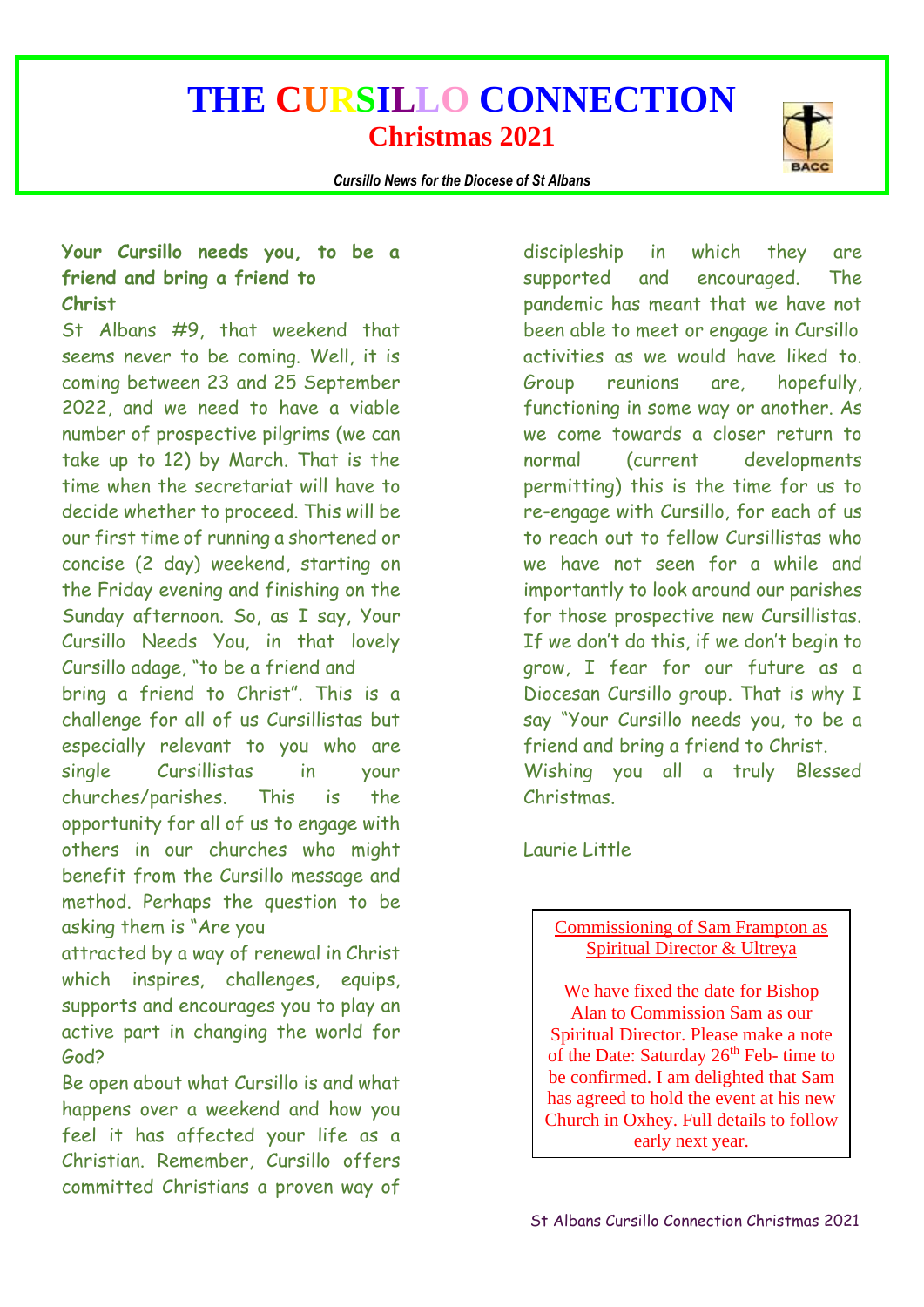*Cursillo News for the Diocese of St Albans*



### **Lay Leaders of Worship (LLWs) – Geoff Nicholson**

Some churches across the Diocese do not hold a service every Sunday because they do not have licensed ministers to lead. In some churches circumstances require that services are held at different times each week. In other churches worship is led by lay people who feel ill-equipped or have little training. The diocesan Scheme, which was piloted in Autumn 2014, is designed to address these concerns and to help make it possible for public worship to take place in every church every Sunday. It enables parishes across the Diocese to discern the gifts of lay people as local Lay Leaders of Worship (LLWs) and provides agreed training for them, on completion of which they receive a letter of permission from the Bishop recognising them as Lay Leaders of Worship in their parish church. The commissioning is formally marked by the incumbent in one of the regular services in the benefice.

A few years ago I felt called to the possibility of taking on the role as LLW. When our church went into a vacancy I felt as a LLW I could be a real value to our Church community but before I could undertake the training the Pandemic arrived and the training course that I planned to go on

was cancelled. Well in September this year we welcomed our new incumbent to the Parish after a long vacancy and I just finished my training as LLW and so I look forward to working with our new Priest.

The LLW Course I found extremely interesting and helped equip me to fulfil the role as best I can. There were 6 sessions each headed as follows 1. The Nature of Worship. 2. Book of Common Prayer and Common Worship. 3. Using Other Resources: Music and Intercessions. 4. Leading worship. 5. Making worship accessible for children, young people, and families. 6. Leading Worship in Pioneering Contexts.

The description I gave at the beginning of this article you may feel does not describe your own Church as I thought that my Church had more than enough resources to lead the services, but I have very quickly discovered how I can be of real use to our community as Lay Deacon at the Eucharist or Officiant at Choral Evensong. The Clergy and the Laity working together can be a wonderful tool for growing the church and for Living Gods Love and all of you contribute to your own Church in your own special way. I just felt that LLW was what was crying out to me personally.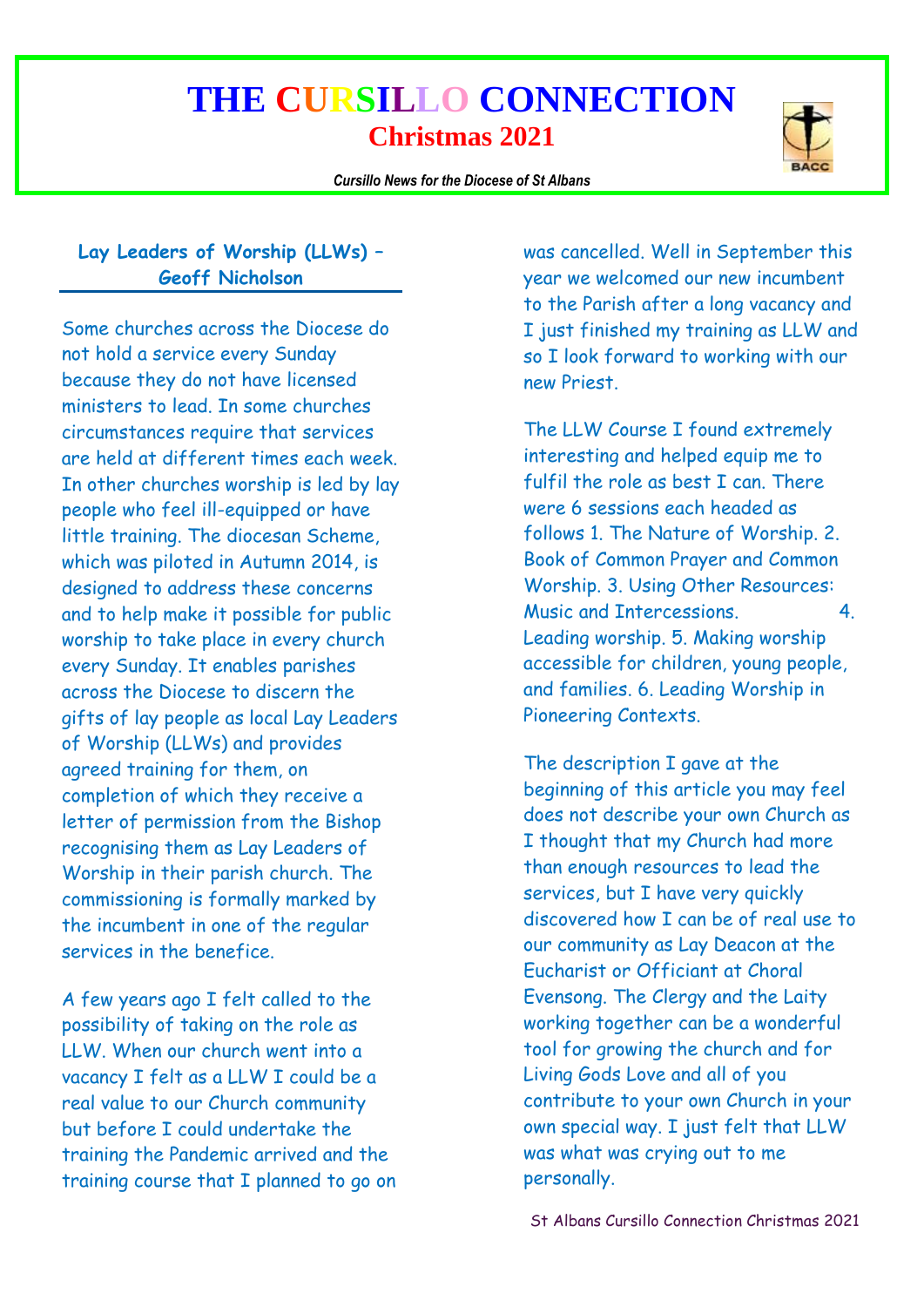*Cursillo News for the Diocese of St Albans*



### **An Article about Elaine's Fund-Raising for Madagascar**

During the lockdown since March 2020, I have not been able to hold a Coffee morning until 4th September 2021 to raise funds for the people of Madagascar. And wow how people responded with their generous donations. Traudi and I, who have both visited Madagascar with our previous Rector, and now a Bishop in Mahajanga, Hall Speers, decided it was time to raise some funds. Bishop Hall needed to build a new church in Manantseva in the mountain area in the North East of the diocese. This church was to be named St John the Baptist (*After your church in Barnet?*). So, the work began. Traudi and I booked the church, asked some

congregation members if they would make cakes, and we donated raffle prizes. Traudi put together a fun quiz for people to participate in. We set the tables out, socially distanced of course, and Geoff and our daughter Katie set the screen up for the quiz. The quiz was pictures of famous people and they had to name them. With every detail taken care of we waited for people to arrive, hoping that we might get a few, due to Covid restrictions. We were so surprised that over 40 people attended during the morning. The church was full of

laughter again mainly due to the quiz, as some of the pictures of famous people had people laughing. All the home-made cakes were sold, and the raffle was a great success. When Traudi and I sat down to count the monies and add the cheque donations we had a fantastic amount of £2,200. We were both close to tears at the overwhelming generosity. Bishop Hall sent a report that states 'the church will be a very simple building made with local materials and is on the hillside in a commanding position overlooking the village. They hope to complete the building quickly and have it in use for Advent and Christmas.'

Even when life seems so bleak there is an opportunity to help others. This new church will serve many people in an area where they struggle to find a church close to them.

In Living Gods Love how marvellous is this.

Elaine Nicholson.

Two pictures of the new St John the Baptist Church being built: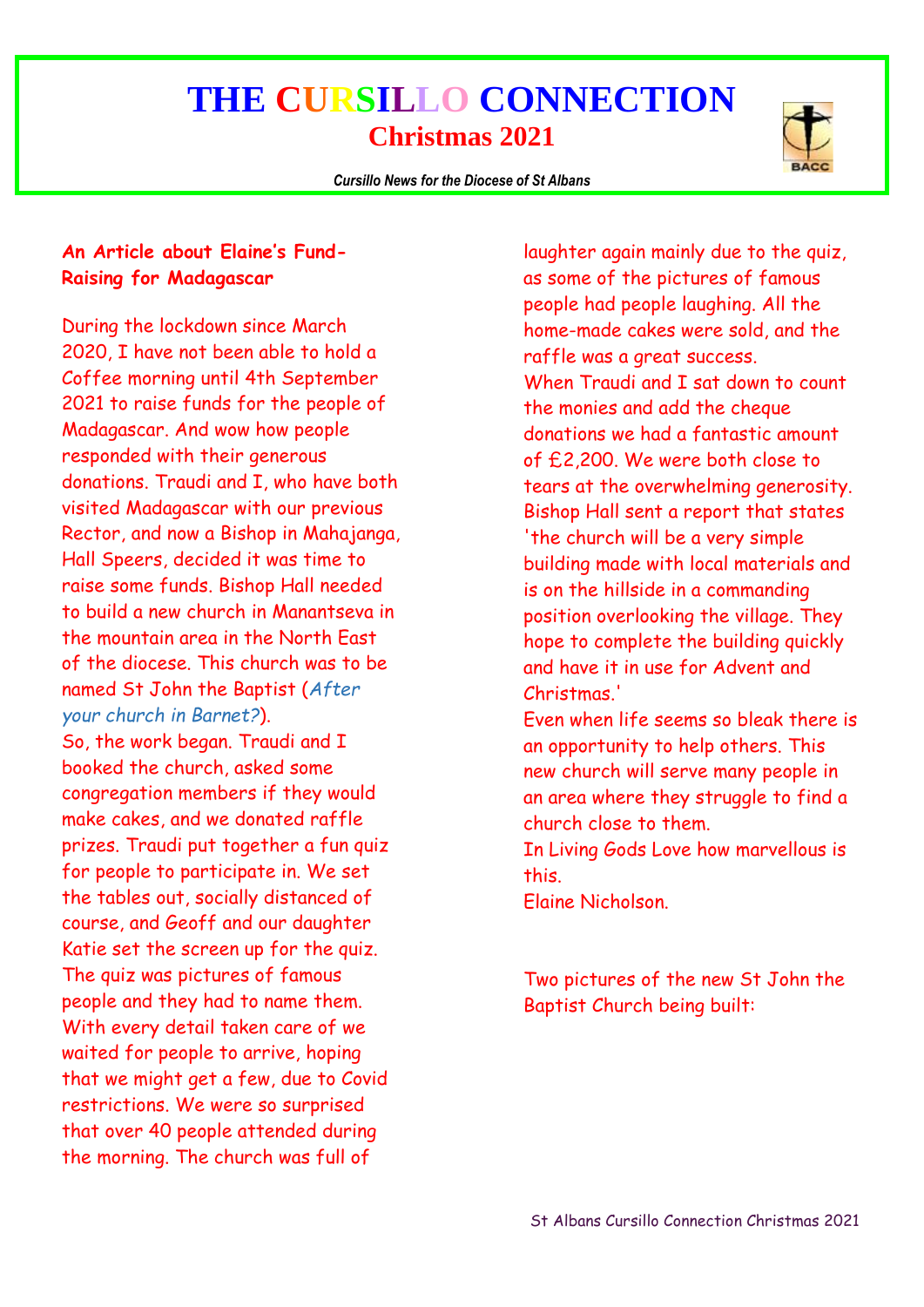

*Cursillo News for the Diocese of St Albans*



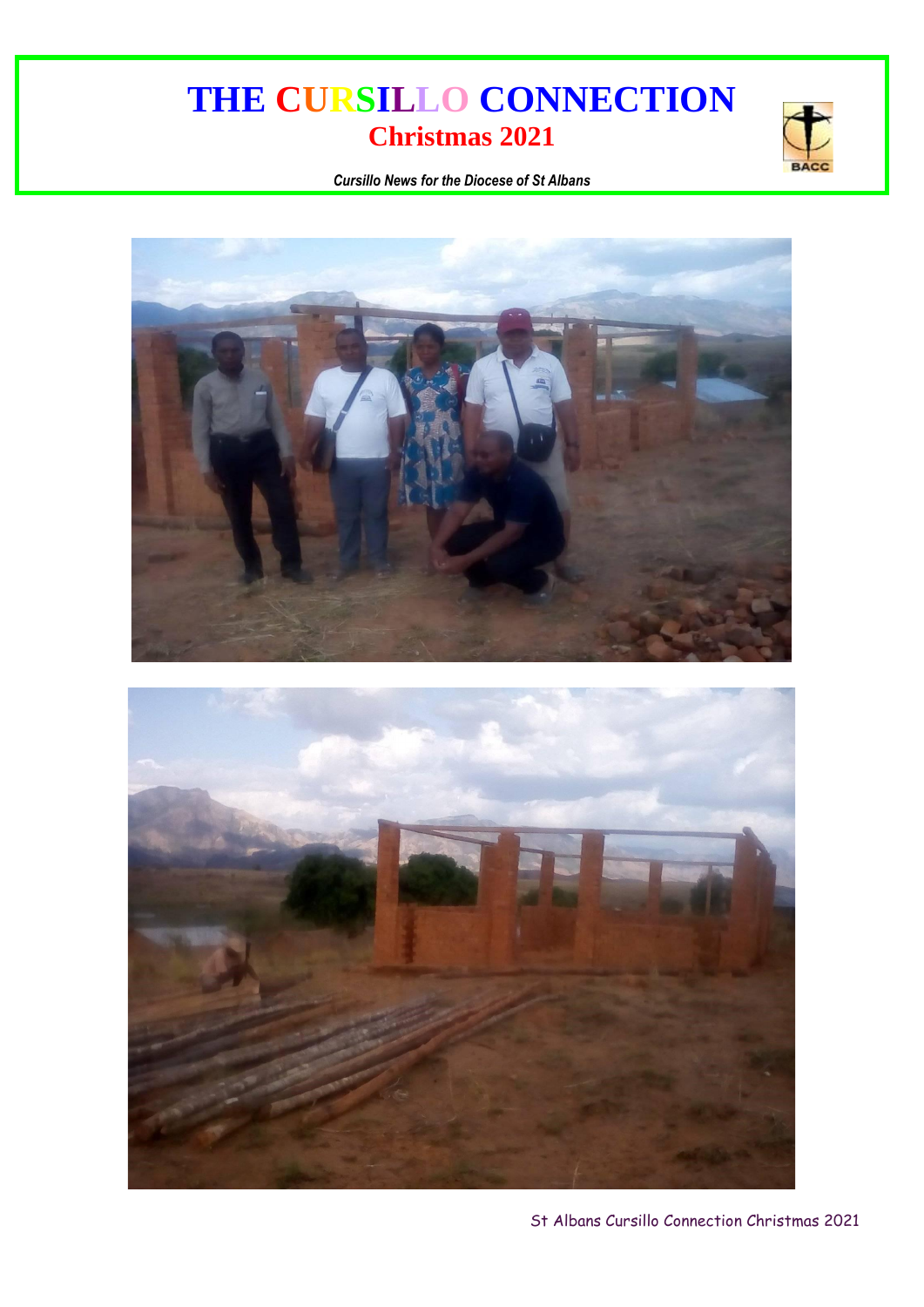

#### **Now, a couple of book reviews:**

#### **Sensible Shoes by Sharon Garlough Brown:**

This is titled 'A Story About The Spiritual Journey'. This makes it sound a rather hard going and earnest book but it is the exact opposite and I found it difficult to put it down. It is about four American women from totally different backgrounds who are drawn into a spiritual formation journey at a retreat centre. Their lives are slowly woven together, and I just wanted to read on to find out what happens next as well as applying areas to my own life – totally compelling.

#### **A Feast for Advent by Delia Smith:**



And no, I did not purchase this book expecting really wonderful recipe's using seasonal ingredients, locally sourced, for this time of year. I was made aware of this book by Di Cox, a

fellow Cursillista in my fourth day group, many years ago and finally came to reading it this Advent. It has daily reflections, from Advent Sunday to Epiphany, where Delia shares her personal insights on preparing for

Christmas and on the Christmas story itself. There are passages for each day comprising bible readings, a reflection on the readings, prayers and further meditations. I've enjoyed reading the reflections and the simple message of the preparation for the arrival of Christ, the bringing together of Old and New Testament passages. I would recommend it as a read to just take you away from some of the hustle and bustle that can occur at this time of year and reflect on the meaning of Christmas. Enjoy!

Finally, despite some restrictions returning, I know that Cursillistas are holding fourth day groups over Zoom if they feel unable to meet in person. Holy Trinity Church, Bishop's Storford is also holding a Zoom course reflecting on the Psalms during Advent. Well done to everyone in supporting each other during these testing times.

#### **Remember, your Secretariat comprises:**

- Lay Director: Geoff Nicholson
- Spiritual Director: Revd. Sam Frampton
- Treasurer: John Emmett
- Publicity Officer: Mike Ashwood
- Fourth Day Rep: Pauline Hinge
- Palanca Rep: Laurie Little
- BACC Rep: Elaine Nicholson
- Secretary/Minutes: Liz Puller